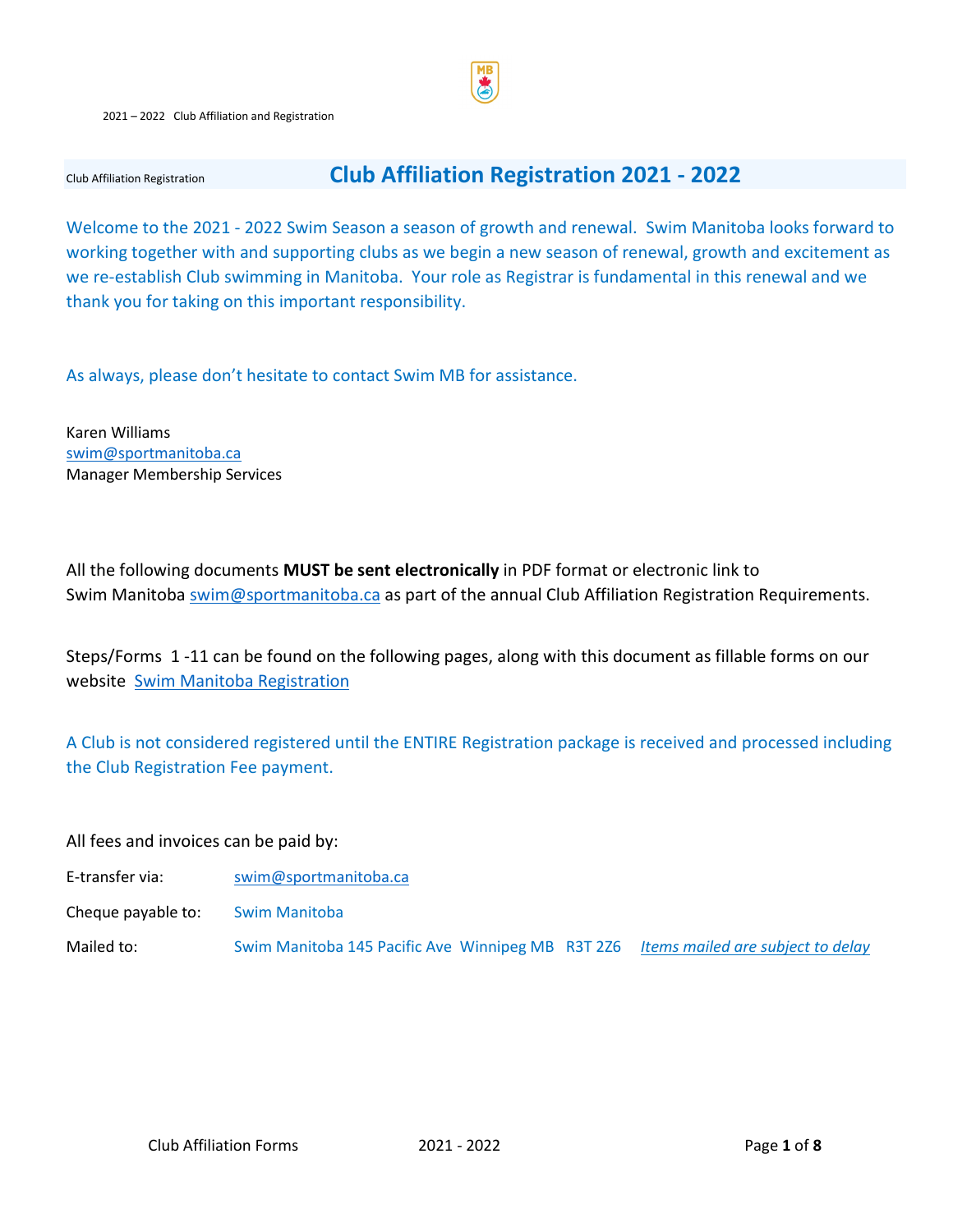

2021 – 2022 Club Affiliation and Registration

# Club Affiliation Form 1 of 11 **Club Contact Information**

| <b>Club Name:</b>                                              | <b>Club Code:</b> |
|----------------------------------------------------------------|-------------------|
| Address:                                                       | City:             |
| Postal Code:<br>Website:                                       |                   |
| <b>Club Main Communication Administrator</b>                   |                   |
| <b>Full Name</b>                                               | Phone             |
| Email                                                          |                   |
| Club President                                                 |                   |
| <b>Full Name</b>                                               | Phone             |
| Email                                                          |                   |
| Club Vice President<br>or General Manager<br>- please indicate |                   |
| <b>Full Name</b>                                               | Phone             |
| Email                                                          |                   |
| <b>Club Treasurer</b>                                          |                   |
| <b>Full Name</b>                                               | Phone             |
| Email                                                          |                   |
| Club Head Coach                                                | NCCP#             |
| <b>Full Name</b>                                               | Phone             |
| Email                                                          |                   |
| Club Registrar                                                 |                   |
| <b>Full Name</b>                                               | Phone             |
| Email                                                          |                   |
| <b>Club Meet Manager</b>                                       |                   |
| <b>Full Name</b>                                               | Phone             |
| Email                                                          |                   |
| Club Officials Administrator                                   |                   |
| <b>Full Name</b>                                               | Phone             |
| Email                                                          |                   |
| Pool Booking Administrator                                     |                   |
| <b>Full Name</b>                                               | Phone             |
| Email                                                          |                   |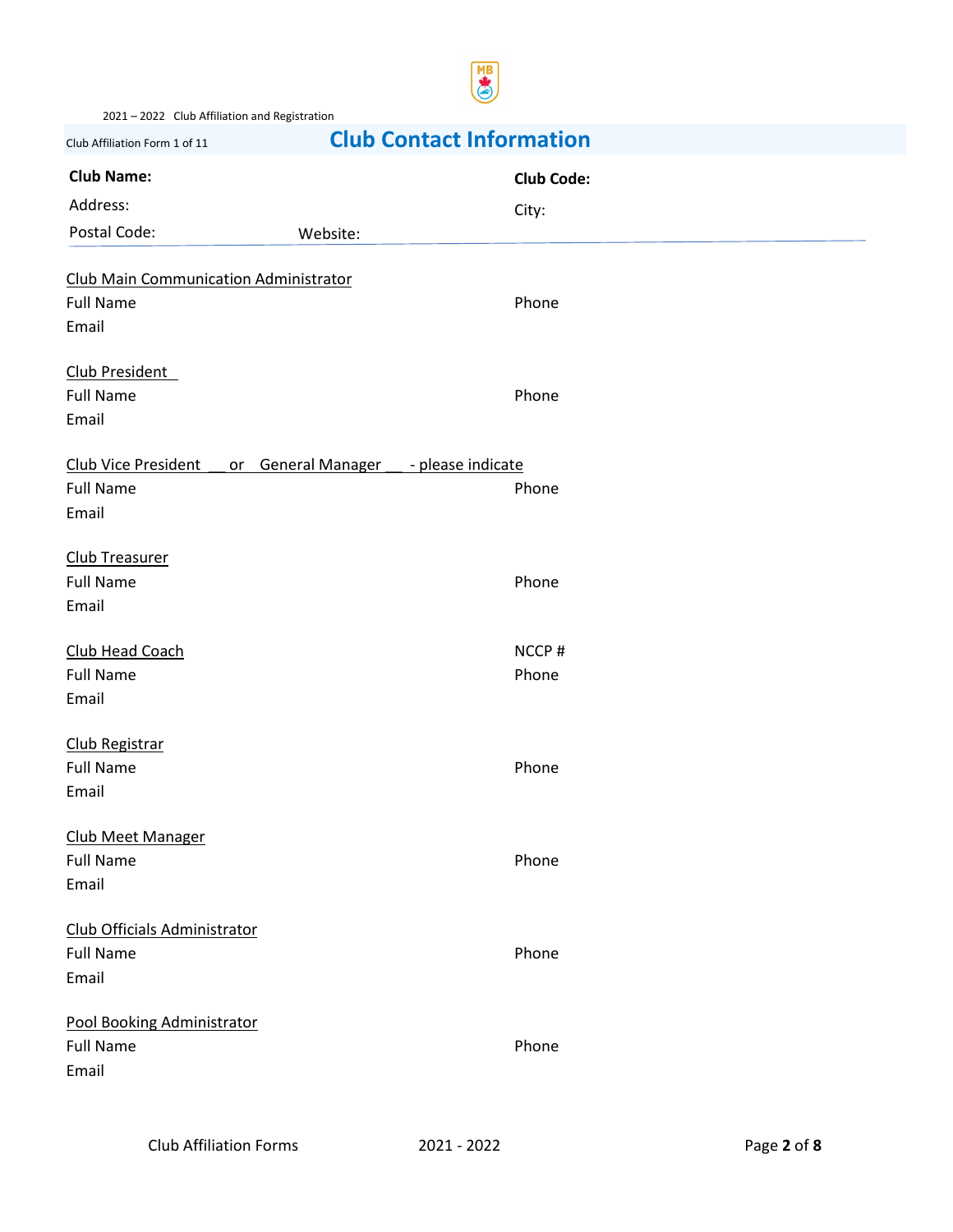2021 – 2022 Club Affiliation and Registration

## Club Affiliation Form 2 of 11 **Coach Compliance and Validation Declaration Form**

I hereby declare that I have verified all club coaches required documentation for validity and compliance. I understand and agree to abide by Coach Compliance requirements and to keep the information current and confidential throughout the season.

| <b>CLUB NAME:</b>                       |  |
|-----------------------------------------|--|
| Club President Name & Signature: ______ |  |
| Club Registrar Name & Signature:        |  |
| Date (dd/ mmm/ yyyy):                   |  |

Should you have any questions,

please contact: [swim@sportmanitoba.ca](mailto:swim@sportmanitoba.ca)

Reference: Club Coach Compliance & Validation Excel Document - sent directly to club by Swim Manitoba

Club Coach Self Declaration form: click here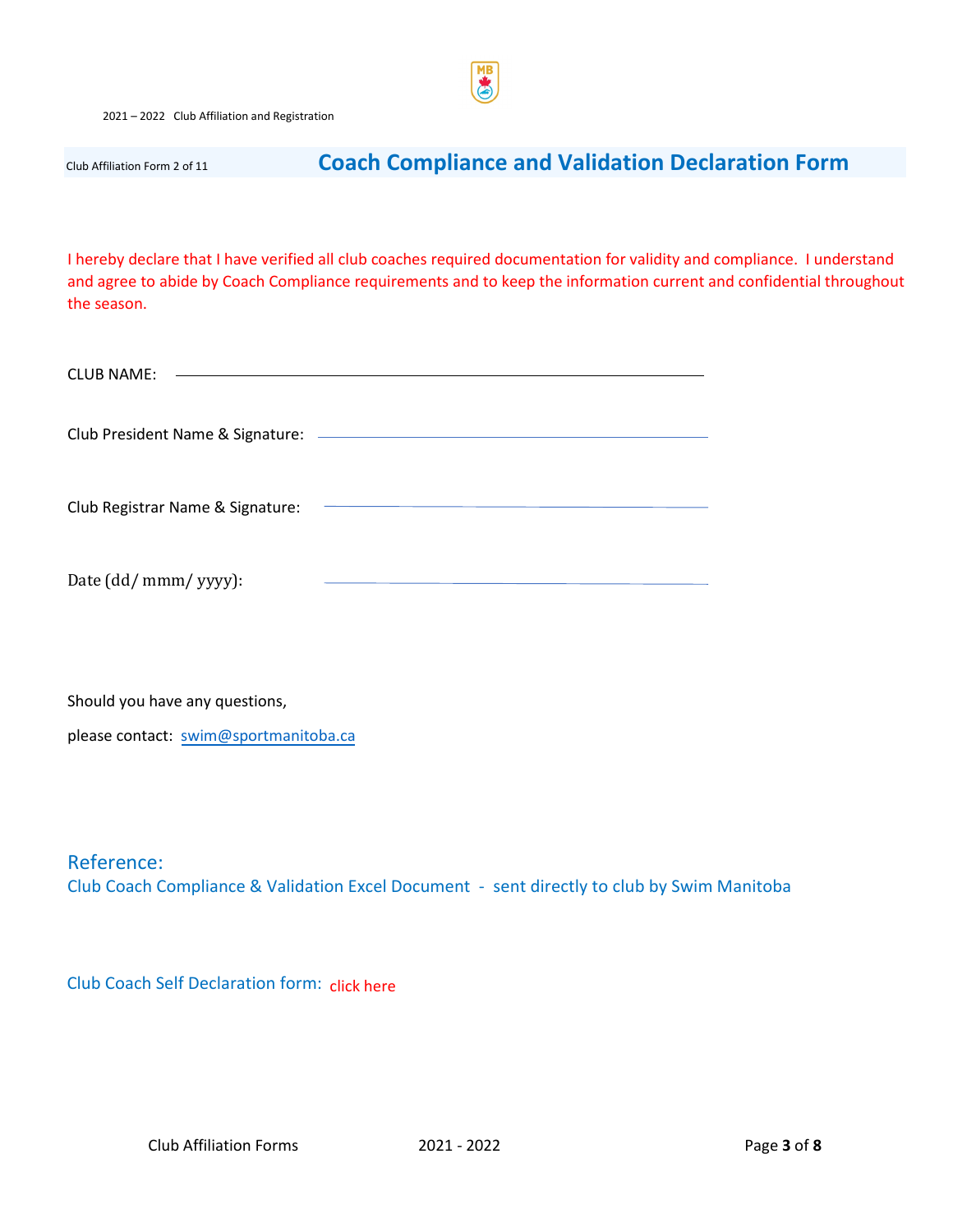

## Club Affiliation Form 3 of 11 **Facility Rules – Club Declaration Form**

The Facility Rules and Guidelines of Swimming Canada are effective September 1, 2018 and shall influence all decisions surrounding facility usage for competitions and training in Canada. The Facility Rules and Guidelines are to be used in conjunction with Swimming Canada Rules for all sanctioned competitions in Canada. The Facility Rules and Guidelines (Section 3 – CFR TR01), stated below, are to be used for all affiliated Swimming Canada clubs in their daily training environment and sanctioned competitions.

CFR – TR01 – Dive Entries

Diving – A minimum water depth of 1.35 metres, extending from 1.0 metre to at least 6.0 metres from the end wall is required for pools with starting platforms.

A minimum water depth of 1.20 metres, extending from 1.0 metre to at least 5.0 metres from the end wall is required for pools where diving takes place from the permanent deck or bulkhead, where the height is not more than 0.35 metres from the water surface.

#### When the water depth is less than 1.20 metres, **no diving is permitted**.

| Water Depth                    |                                                                                                                            |
|--------------------------------|----------------------------------------------------------------------------------------------------------------------------|
| Less than 1.2m                 | No Diving, in water starts only                                                                                            |
| $1.2m - 1.35m$                 | Diving from the permanent deck or bulkhead where the height is not more than 0.35m from the water surface is<br>permitted. |
| 1.35m equal to or greater than | Diving from starting platform (max 0.75m from water surface as per FR2.7)                                                  |

#### I hereby declare that I have read, understand, and agree to abide by the Facility [Rules and Guidelines of Swimming](https://swimming.ca/content/uploads/2018/04/FACILITY-RULES_final_20180426.pdf) [Canada,](https://swimming.ca/content/uploads/2018/04/FACILITY-RULES_final_20180426.pdf) including but not limited to section 3 – CFR TR01 as set out above.

| <b>CLUB NAME:</b>                  | CLUB CODE: |
|------------------------------------|------------|
|                                    |            |
| Club President's Name & Signature: |            |
| Club Head Coach Name & Signature:  |            |
| Meet Manager Name & Signature:     |            |
| Date (dd/ mmm/ yyyy):              |            |

NOTE: Measure for actual water depth: don't take posted depths as actual water depths. If posted pool depth is 2.0m or less then please measure for actual water depth, as we have learned that in some cases, the posted depth is the pool cell and not the water.

Should you have any questions or concerns,

please contact: [questions@swimming.ca](mailto:questions@swimming.ca) and/or [swim.ed@sportmanitoba.ca](mailto:swim.ed@sportmanitoba.ca)



Club Affiliation Forms 2021 - 2022 Page **4** of **8**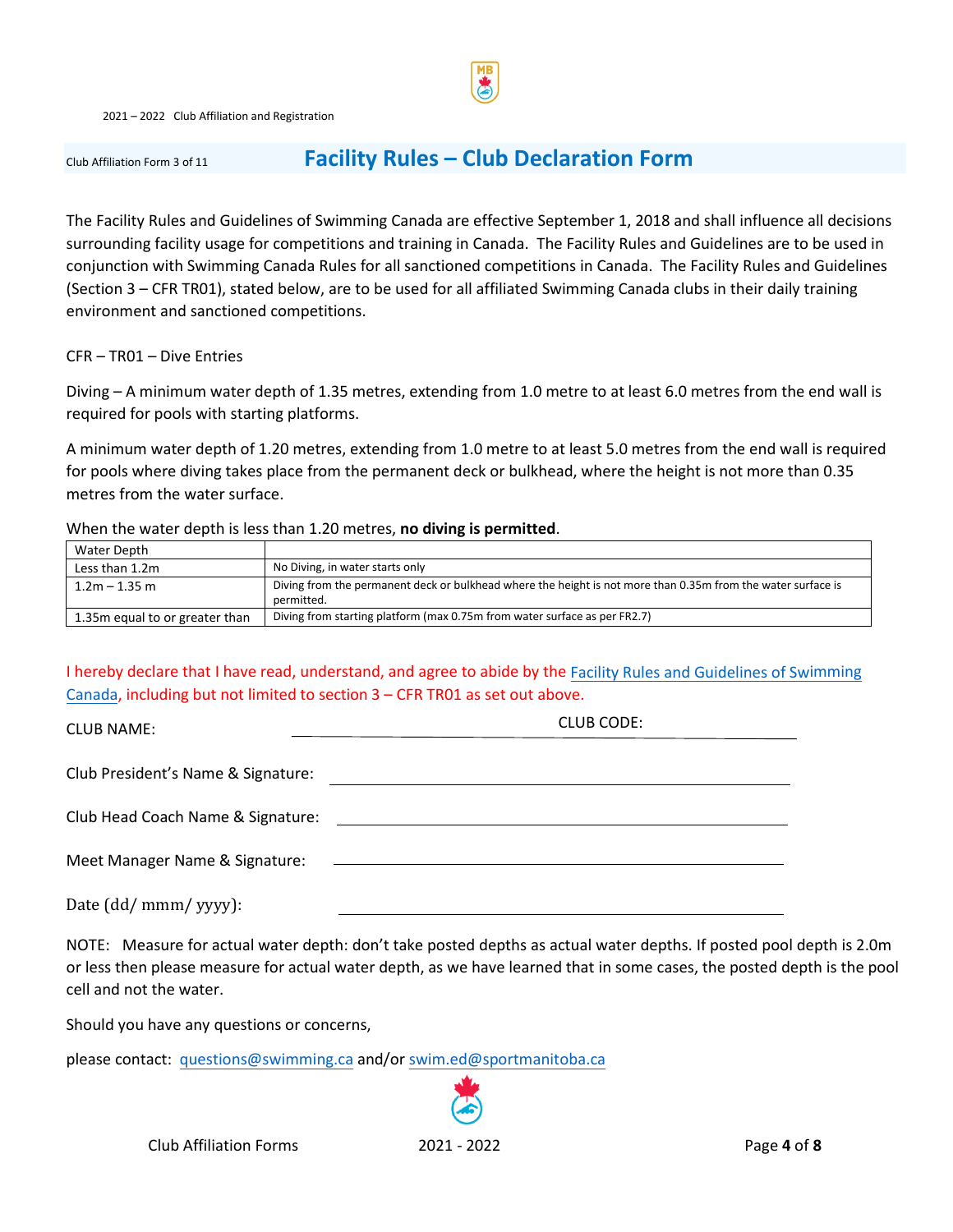## Club Affiliation Form 4 of <sup>11</sup> **Club Registration Affiliation Form Invoice & Fee Chart**

Complete, email and e-transfer fees to: Swim Manitoba swim@sportmanitoba.ca

### Club Name:

## **THIS FORM ACTS AS YOUR CLUB AFFILIATION INVOICE for 2021-2022 season**

| No fee increase         |                             |            |                  |                 |
|-------------------------|-----------------------------|------------|------------------|-----------------|
| <b>Total # Swimmers</b> | <b>Club Affiliation Fee</b> | <b>GST</b> | <b>Total Due</b> | <b>Check</b>    |
|                         |                             |            |                  | appropriate box |
| $1 - 4$                 | 35.00                       | 1.75       | \$36.75          |                 |
| $5 - 15$                | 35.00                       | 1.75       | \$36.75          |                 |
| $16 - 30$               | 70.00                       | 3.50       | \$73.50          |                 |
| $31 - 60$               | 105.00                      | 5.25       | \$110.25         |                 |
| $61 - 120$              | 140.00                      | 7.00       | \$147.00         |                 |
| $121 - 240$             | 175.00                      | 8.75       | \$183.75         |                 |
| $241 - 480$             | 210.00                      | 10.50      | \$220.50         |                 |

Include all swimmers in categories of – pre-competitive, competitive, varsity, Masters within Age Group club

Masters Clubs (Masters Clubs that are not affiliated with an Age Group or all year Varsity club)

| <b>Total # Swimmers</b> | <b>Club Affiliation Fee</b> | <b>GST</b> | <b>Total Due</b> | Check this box |
|-------------------------|-----------------------------|------------|------------------|----------------|
| $5 - 200$               | 35.00                       |            | \$36.75          |                |

Your Registration numbers are based upon:

Returning Clubs – last season's membership numbers

New Clubs – this season's registration numbers on 30 September

\*Due to Covid-19 affect on registration in 2021-2021, registration review will be done 15 Nov 2021

This form acts as your invoice for Club Affiliation fees that should be presented to your Club Treasurer for immediate payment to Swim Manitoba and included with your affiliation package.

**Club type:**  $\binom{?}{?}$ Age Group  $\binom{?}{?}$  Varsity  $\binom{?}{?}$  Masters

## **Is your Club registered and incorporated with Manitoba Business Registry:**

INO  $\left( \begin{array}{ccc} \end{array} \right)$  Yes If Yes Registry #: \_\_\_\_\_\_\_\_\_\_\_\_\_\_\_\_\_\_\_\_\_\_\_\_\_\_\_\_\_\_\_\_\_

Swimming Canada CEO, or their designate, at their discretion, may issue an emergency suspension to any registrant or member.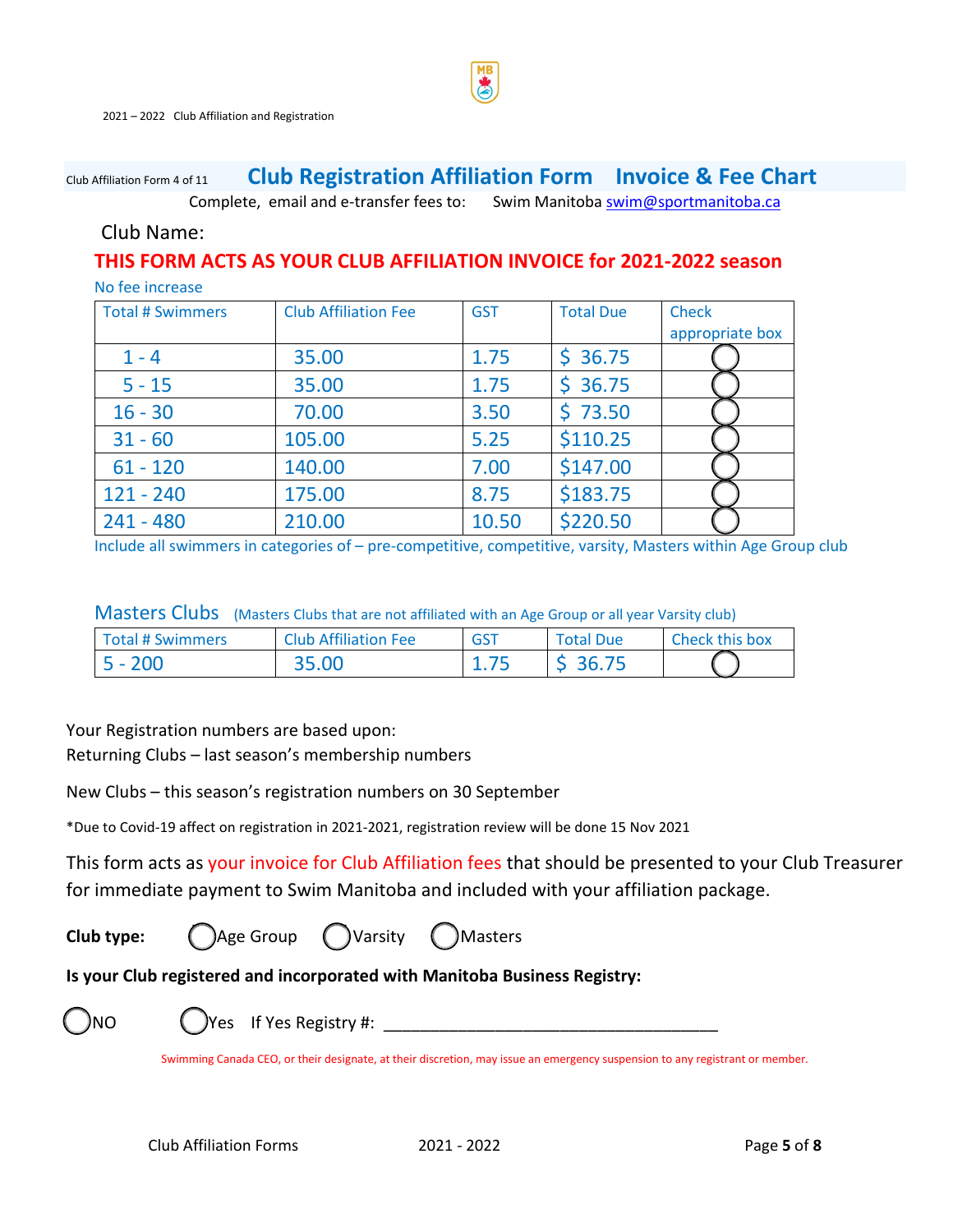

## **Club Registrar RTR Access/ Compliance Declaration Form**

Club Affiliation Form 5 of 11 **for access to the Swimming Canada RTR System**

#### Complete and email to Swim Manitoba [swim@sportmanitoba.ca](mailto:swim@sportmanitoba.ca)

Swim MB's registration data is confidential information protected under federal and provincial Acts. This information is not divulged to outside agencies. Best judgement must be applied when asked for personal information from people within and outside the Manitoba swimming community. The club must ensure that the information requested is reasonably associated with the organization's functions and that the information will be used according to the purposes that were expressed to the registrant upon collection. Club Registrars must be over the age of 18 at September  $1<sup>st</sup>$ .

The club Registrar is the primary custodian of the registration data for each club. **The club Registrar's direct resource for guidance or assistance is the Provincial Registrar.** The club Registrar assigns meet Manager and Officials Administrator access. Additionally, there may be a requirement for another representative in the organization to access the site. As the primary custodian the club's Registrar can compete and submit an Additional user Waiver Application to Swim MB's Executive Director requesting user access for an additional user from within their organization. The club Registrar assumes the responsibility of educating each site user withing the club, of the requirements to respect and protect the confidentiality and privacy of personal information. The club Registrar is responsible for removing access to the Registration Tracking and Results (RTR) System for inactive users.

Registrants can view, correct and/or update their personal information within the RTR at any time by accessing their information in the RTR with their username and password as created by them during their "final step" of registration.

Upon completion of your club's annual affiliation with Swim MB, including submitting this waiver, the registrar will be given password protected access to the Swimming Canada National Registration site to begin the club's registration process for the season.

#### DECLARATION Additional User

As Registrar for my club, I agree **that I will not share my username and password for the registration system with anyone** without the consent of Swim MB. I recognize that the registrant's personal information is private and confidential and must be protected according to PIPEDA and respective provincial Privacy Acts; I will use the RTR as it is intended, for the purposes of maintaining the club registration data with Swim Canada and Swim Manitoba. I understand and agree to the obligation to enter current and accurate registration data for each registrant at the time of registration or renewal of registration, and that each registrant is required to complete the registration process by confirming their recorded personal information in the 'final step' of online registration.

| <b>CLUB NAME:</b>                            |        |  |
|----------------------------------------------|--------|--|
| Registrar's Name:                            | Phone: |  |
| Registrar's email: (required for RTR access) |        |  |
| Registrar's Signature:                       |        |  |
| <b>Authorized by</b>                         |        |  |
| Club President's Name:                       |        |  |
| President's Signature:                       |        |  |
| Date (dd/ mmm/ yyyy):                        |        |  |
|                                              |        |  |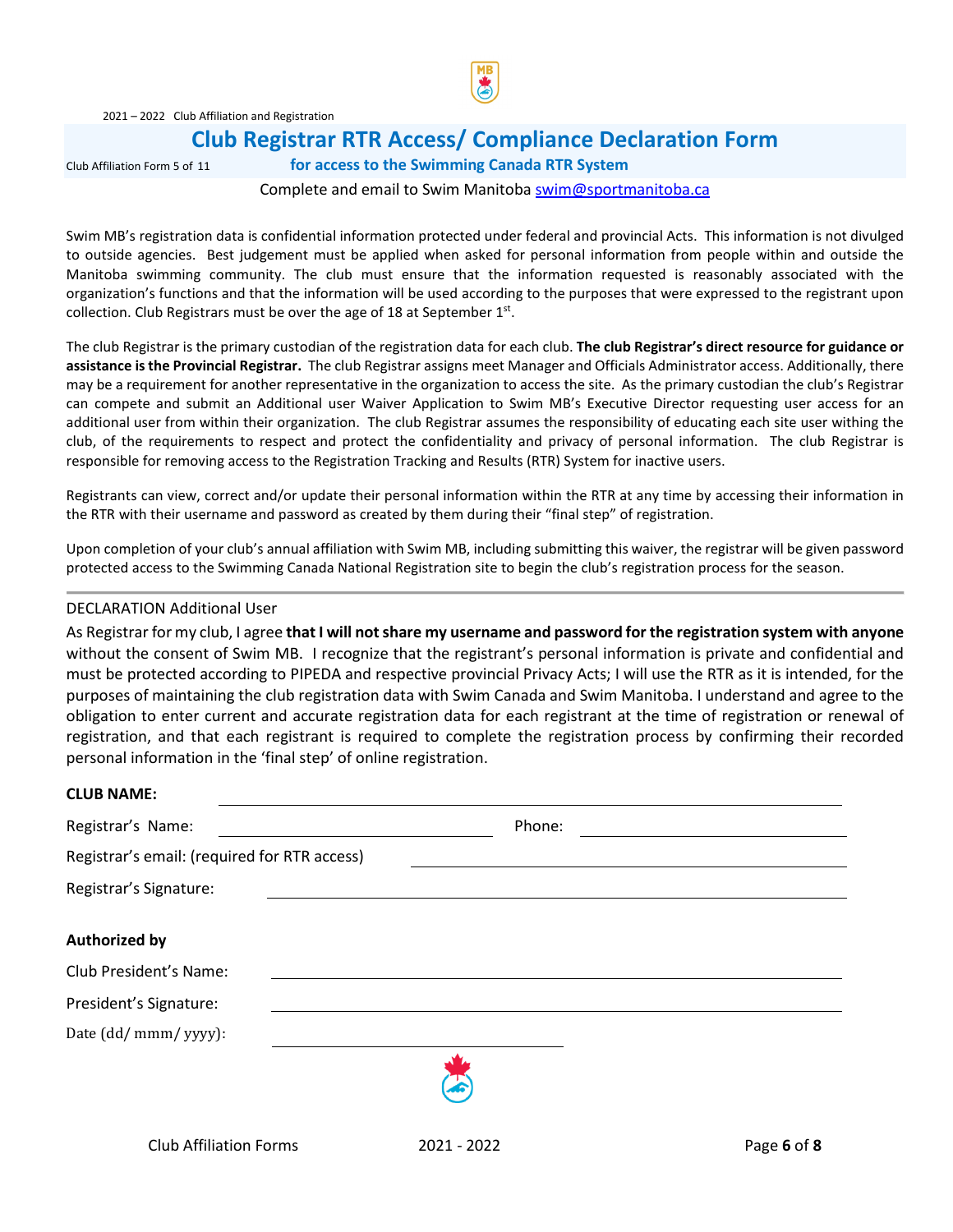

## **Additional User RTR Access/ Compliance Declaration Form**

#### Club Affiliation Form 6 of 11 **for access to the Swimming Canada RTR System**

Complete and email to Swim Manitoba [swim@sportmanitoba.ca](mailto:swim@sportmanitoba.ca) 

Swim MB's registration data is confidential information protected under federal and provincial Acts. This information is not divulged to outside agencies. Best judgement must be applied when asked for personal information from people within and outside the Manitoba swimming community. The club must ensure that the information requested is reasonably associated with the organization's functions and that the information will be used according to the purposes that were expressed to the registrant upon collection. Club Additional User(s) must be over the age of 18 at September  $1^{st}$ .

The club Registrar is the primary custodian of the registration data for each club. The Registrar assigns additional users. Additionally, there may be a requirement for another representative in the organization to access the Registration Tracking and Results System (RTR). As the primary custodian, the club's Registrar must use this form to apply in writing, to the Executive Director of Swim MB, for additional user online system access

#### DECLARATION Additional User

Additional User(s)

As a representative for my club, I agree **that I will not share my username and password for the registration system with anyone** without the consent of Swim MB. I recognize that the registrant's personal information is private and confidential and must be protected according to PIPEDA and respective provincial Privacy Acts; I will use the RTR as it is intended, for the purposes of maintaining the club registration data with Swim Canada and Swim Manitoba.

**CLUB NAME:** 

| <b>Additional User Name:</b>                     | Phone: |  |
|--------------------------------------------------|--------|--|
| Additional User email: (required for RTR access) |        |  |
| <b>Additional User Signature:</b>                |        |  |

**Please state the purpose for which access to the online system is required by the additional user:** 

| <b>Authorized by</b>   |  |
|------------------------|--|
| Club President's Name: |  |
| President's Signature: |  |
| Date (dd/ mmm/ yyyy):  |  |